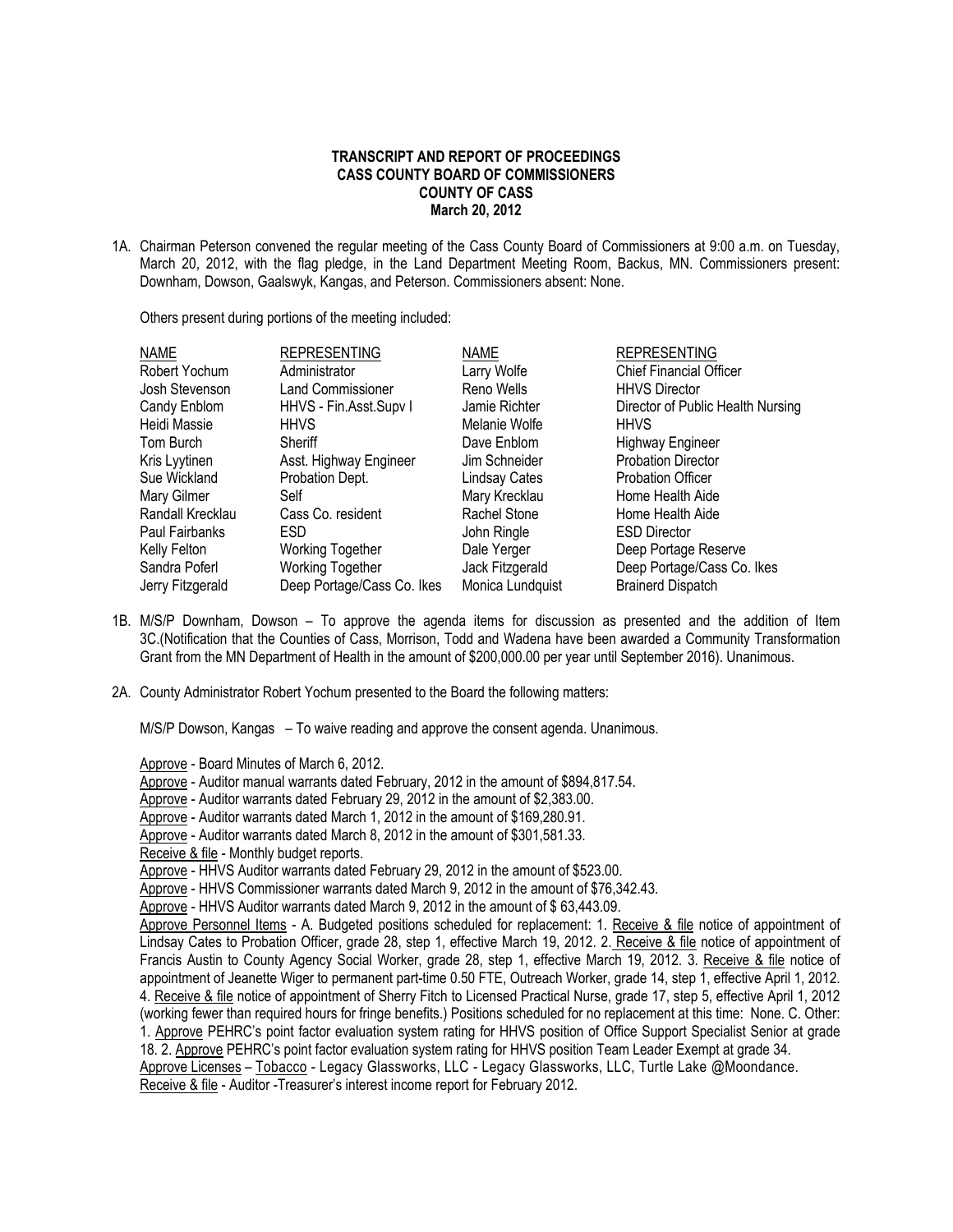M/S/P Dowson, Kangas - To accept a quote to plant approximately 95,200 trees during the 2012 spring planting season from Superior Forestry Services, Inc. in the amount of \$53.80/thousand seedlings. Unanimous.

| Bidder                           | Bid price per thousand     |
|----------------------------------|----------------------------|
| Superior Forestry Services, Inc. | \$53.80/thousand seedlings |
| Garcia Forest Services, LLC      | \$72.00/thousand seedlings |
| Express Forestry Services, LLC   | \$74.70/thousand seedlings |
| Anthony Bull                     | \$79.00/thousand seedlings |

Approve - FY2012 grant-in-aid assistance from MNDNR for Soo Line ATV Trail (CFMS: Contract No. #42191) in the amount of \$6,300.00.

Approve - Pay requests for Cass County ARMER Project to American Eagle Security Systems – Pillager Tower - \$55.00. Receive & file - February 2012 Cass County EDC activity report.

 Approve - Resolution No. 18-12 Sheriff's Office 2011 Boat and Water Safety Grant (Contract #42379) in the amount of \$56,171.00.

Commissioner Dowson offered Resolution No. 18-12 and moved its adoption; Commissioner Kangas seconded:

BE IT RESOLVED that the Cass County Board of Commissioners hereby approves the 2012 Annual County Boat and Water Safety Agreement (Contract #42349) for \$56,171.00 with the State Department of Natural Resources, and authorizes signature of the Chairman, Administrator, and Sheriff to execute the Agreement.

Resolution No.18-12 was adopted by majority vote: Ayes: Downham, Dowson, Gaalswyk, Kangas, and Peterson. Nays: None.

Approve - Assessor's Office Abatements. (Both for tax year 2011) Steven Airhart, Etal - Rogers Twp 36-018-4407 Damage/Fire Abatement refund \$134. Cynthia A Hankey - Woodrow Twp 51-024-1104 Damage/Fire Abatement refund \$1,212.

Approve - Land Department 2011 aerial photo contract deduct to Infared Baron (-\$3,750.00).

Receive & file - 2012 Cass County Board of Review schedules.

Receive & file - Family center annual reports.

Approve - Grant contract between State of Minnesota, Department of Human Services Economic Stability Division and Cass County HHVS.

Authorize - Acceptance of FY 2012 BWSR Clean Water grant award, and authorize ESD Director John Ringle to execute the same in the amount of \$83,590 (Project #C12-78).

Authorize - Submission of worksheet to MN PCA for the Sugar Point SSTS project area to be placed on the State Project Priority List (PPL).

Receive & file - Highway easement lease proceeds of \$118.49 to be distributed with July 2012 property tax settlement.

Approve - Amendment to the purchase of service contract between Rural Minnesota Concentrated Employment Program (CEP), Inc. and Cass County Health, Human & Veteran Services for the 2012 Minnesota Family Investment Program (MFIP focus on Native Americans).

Adopt – Resolution No. 19-12 establishing a public hearing on Tuesday, April 17, 2012 for Class B Land Exchange.

Commissioner Dowson offered Resolution No. 19-12 and moved its adoption, Commissioner Kangas seconded:

WHEREAS, the Cass County Board of Commissioners is reclassifying the following parcel of tax forfeited land nonconservation land based upon the approval of the Township of Leech Lake and the recommendation of the Land Commissioner.

County Tax-Forfeited Land: PART OF THE SW¼ OF THE SE¼, SECTION 18, TOWNSHIP 143, RANGE 31 (LEECH LAKE TOWNSHIP) Parcel ID# 20-018-4301 REV DESCT 2 OF GOV LOT 6, SECTION 18, TOWNSHIP 143, RANGE 31 (LEECH LAKE TOWNSHIP) Parcel ID# 20-018-3407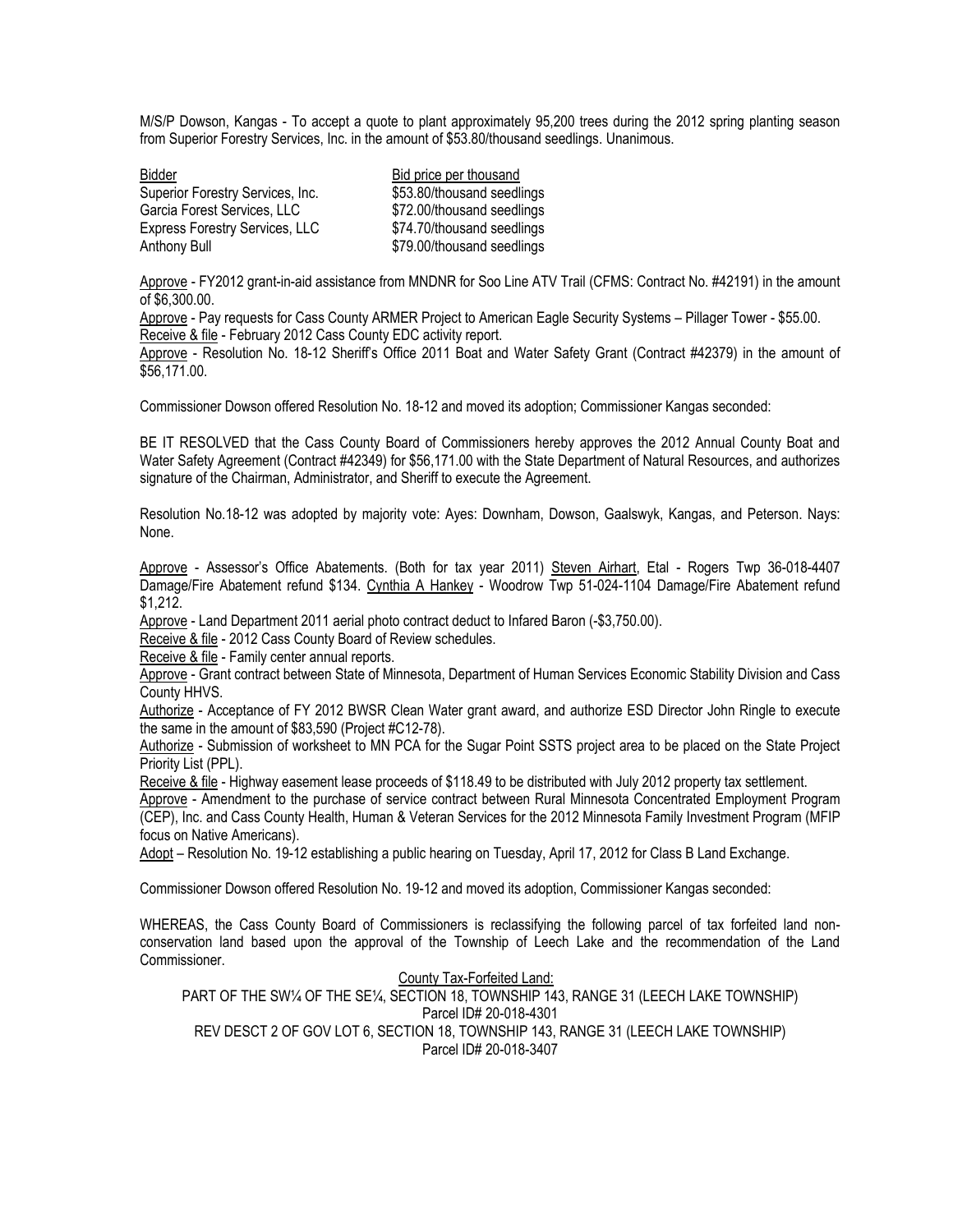WHEREAS, the Cass County Board of Commissioners accepts the application of Brad and Laura Zubke for a land exchange of the following described land and authorizes the Land Commissioner to make an appraisal of all lands involved in the land exchange and proceed with abstract and title opinion.

## County Tax-Forfeited Land: PART OF THE SW¼ OF THE SE¼, SECTION 18, TOWNSHIP 143, RANGE 31 (LEECH LAKE TOWNSHIP) Parcel ID# 20-018-4301 REV DESCT 2 OF GOV LOT 6, SECTION 18, TOWNSHIP 143, RANGE 31 (LEECH LAKE TOWNSHIP) Parcel ID# 20-018-3407

Private Land:

NE¼ OF THE NE¼ AND THE NW¼ OF THE NE¼, SECTION 23, TOWNSHIP 144, RANGE 31 (WILKINSON TOWNSHIP),

TOGETHER WITH AN ACCESS EASEMENT OVER AND ACROSS A 33 FOOT RIGHT OF WAY ACROSS THE NW¼ OF THE NW¼ OF SEC 21-144-31, THE CENTERLINE OF WHICH BEGINS ON THE NORTH SECTION LINE 285 FEET WEST OF THE NORTHEAST CORNER OF THE NW¼ OF THE NW¼, THENCE IN A SOUTHWESTERLY DIRECTION INTERSECTING THE WEST SECTION LINE OF SECTION 24, 186 FEET SOUTH OF THE NORTHWEST CORNER Parcel ID#'S 49-023-1200 & 49-023-1100

NOW, THEREFORE, BE IT RESOLVED, That the County Administrator publish a notice of Public Hearing to be held on April 17, 2012 in the Board of Commissioners Room, First Floor, Courthouse, Walker, MN.

Resolution No.19-12 was adopted by majority vote: Ayes: Downham, Dowson, Gaalswyk, Kangas, and Peterson. Nays: None.

2B. County Administrator Yochum presented information regarding a request from Todd County for a 2012 State bonding appropriation for a multi-purpose Todd County Senior Citizens Health Living Center facility.

Commissioner Kangas offered Resolution No. 20-12 and moved its adoption, Commissioner Dowson seconded:

WHEREAS, Todd County has one of the highest median ages in the State of Minnesota, and the central/west central region of Minnesota has a similarly high median age, and,

WHEREAS, Cass County values the ability of an individual or family to live independently and healthy and to live longer better, and,

WHEREAS, in a rural setting it is imperative that senior citizens have a strong support structure and network to ensure that they are able to stay in their homes and live fulfilling lifestyles, and,

WHEREAS, there is a significant and untapped market for locally grown and marketed foods in the central/west central Minnesota region, and,

WHEREAS, this project will grow the capacity of the region to support farmers, institutions and senior citizens.

NOW, THEREFORE BE IT RESOLVED, that Cass County supports Todd County's application to the State of Minnesota for a capital bonding request for 2012.

Resolution No.20-12 was adopted by majority vote: Ayes: Downham, Dowson, Gaalswyk, Kangas, Peterson. Nays: None.

3A. Financial Assistance Supervisor I Candy Enblom presented an overview and update of Income Maintenance Unit statistics. Ms. Enblom informed the Board that cases per worker have increased significantly since January 2009 from 186 to 224 with staffing levels remaining the same. The total case increase of 603 since January 2009 is the equivalent of more than 2 full caseloads that have been absorbed by current staff. Ms. Enblom reported that cash program volume has been stable, but that food support and health care assistance has increased each up approximately 550 cases to a combined activity level of 4,874. Trends also indicate that more families are receiving help from more than one program, increasing the complexity of the case. The number of clients seen in the office dropped by over 600 from 2010 to 2011, from 6340 to 5710 (a change in food support policy allows applicants and recipients to be interviewed by phone, rather than requiring them to come to the office for new applications and annual reviews). Processing methods are being changed from a "case management" system to "case banking" to manage present workloads.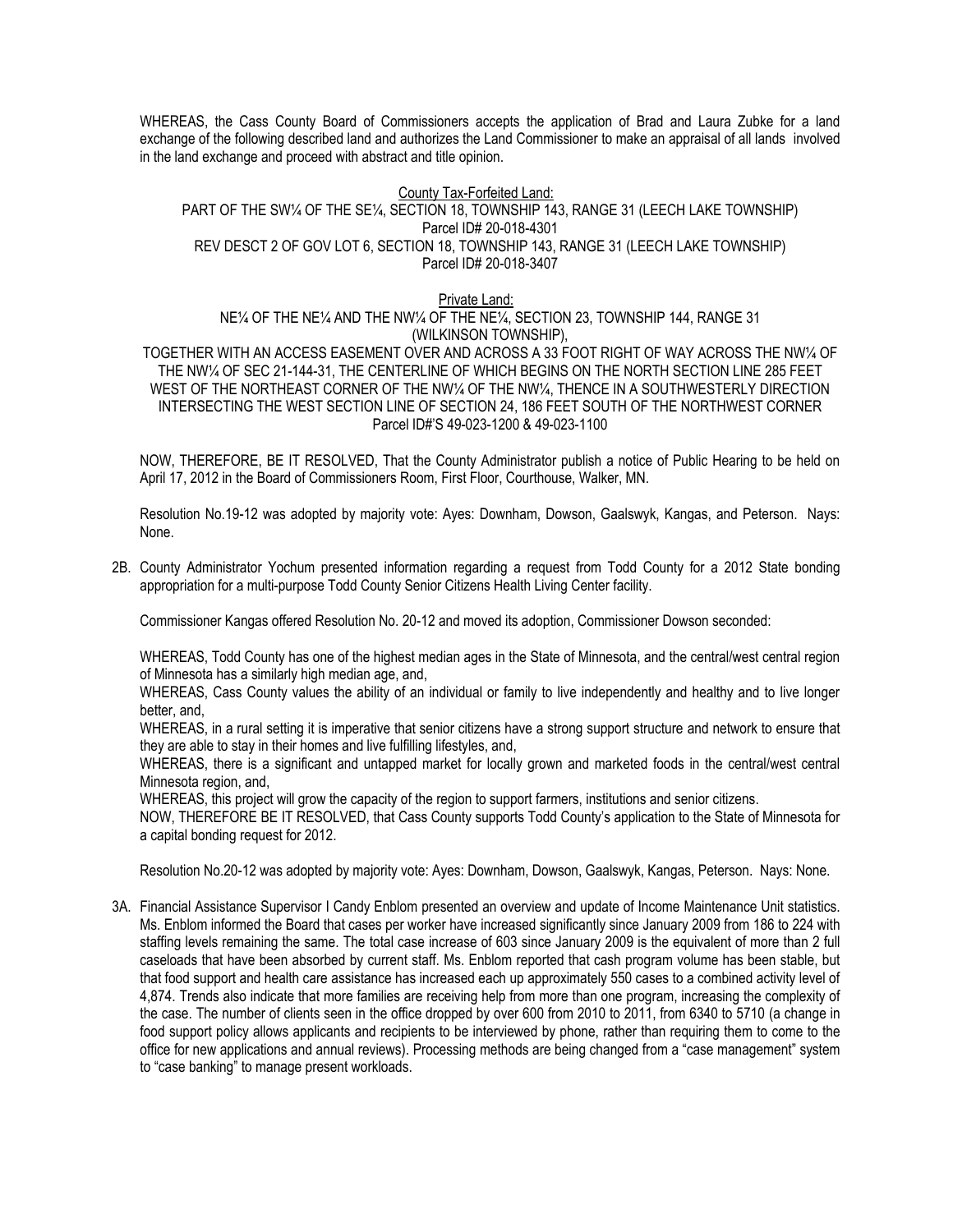Ms. Enblom also updated the Board on a demonstration project for the delivery of Income Maintenance Services in Cass, Crow Wing & Todd Counties that would allow a non-resident Income Maintenance client a choice of where they could apply for and receive their public assistance (historically limited to the County of residence). Although all three County Boards endorsed the concept in 2011 staffing concerns in adjacent Counties as well as other internal projects has delayed further discussion of the pilot until April 2012. The Board thanked Ms. Enblom for the update. No action necessary.

3B. HHVS Director Reno Wells and Director of Public Health Nursing Jamie Richter updated the Board regarding the review of home care services completed in 2011. They reported that part of the program analysis included review of staffing plans and related contracts. Acting on the advice of County labor counsel individual contracts were extended to home health aides in 2011 through March 31, 2012 and the HHVS AFSCME bargaining unit was notified that the more appropriate classification would be roster employees (intermittent hourly assignments scheduled based upon the workers availability and the agency's need) rather than contract employees. Inasmuch as the present labor agreement does not include provisions for roster employees (essentially continuing the labor practices under the former contracts), HHVS recommends classification of home health aides as part time employees working less than 20 hours per week and per Section 12.7 of the contract not eligible for fringe benefits. The recommended grade and step placement is consistent with previous Board action. Administrator Yochum added that HHVS is fully aware that three of the seven home health aides have averaged more than 20 hours per week in the past and will continue to pursue alternatives reporting back as necessary. Mary Krecklau and Rachel Stone expressed concerns regarding the reduction in hours. Director Wells stated service delivery will not be compromised.

M/S/P Dowson, Kangas – To receive and file the notice of appointment of Home Health Aides at grade 13 effective April 01, 2012 (working fewer than required hours for fringe benefits): Audrey Hopkins step 10, Mary Krecklau step 3, Rachel Stone step 5, Carol Smith step 1, Laurie Ness step 1, Debra Shake step 2, Cynthia Troyna step 1, and three vacancies at step 1. Unanimous.

- 3C. Ms. Richter informed the Board that Cass County along with the Counties of Morrison, Todd, and Wadena (who were SHIP 2.0 grantees) have been awarded the Community Transformation Grant from the MN Department of Health in the amount of \$200,000.00 per year until September 2016. Additional information will be provided upon receipt of grant documents. No action necessary at this time.
- 4A. Sheriff Tom Burch requested Board approval of ARMER Motorola Contract #10-17308/LF change order #4 in the deduct amount of \$101,632.44 (reschedule the Cuba Hill Site installation until 1<sup>st</sup> quarter of 2013 at a cost of \$72,933.00 and equipment credits in the amount of \$28,699.44 transferred to the Remer Area Ambulance Service).

M/S/P Dowson, Downham – To approve ARMER Motorola Contract #10-17308/LF change order #4 in the deduct amount of \$101,632.44. Unanimous.

- 4B. Sheriff Burch reported that he has been informed that a pending State of MN grant award through the NE Regional Radio Board has been increased by \$240,000 (from \$302,500 to \$542,500). The Board thanked the Sheriff for pursuit of grant funds - no action necessary.
- 4C. Sheriff Burch and Substance Abuse Prevention Specialist Kelly Felton discussed the Working Together Coalition (WTC) program that has been educating businesses in responsible beverage server training and compliance checks in the Pine River-Backus School District, the Northland School District and the Walker-Hackensack-Akeley School District areas for the past several years. To date this has been a very successful project and it has received positive feedback from business owners and the communities where the compliance checks have been done so far. The Working Together Coalition would like to explore expanding the program through a contract to provide services throughout the County with an initial cost estimate of \$5,000 to \$7,000 per year. The training would be provided at no cost to the businesses.

M/S/P Kangas, Gaalswyk – To refer the Working Together Coalition beverage server training and compliance check program to the Cass County Citizen Budget Committee for consideration in the 2013 budget. Unanimous.

5A. Probation Director Jim Schneider introduced Probation Officer Lindsay Cates and Probation Office Manager Sue Wickland. Mr. Schneider presented the 2011 Probation Department Annual Report. The report indicated there were adult violations in 2011 of 1,064 compared to 1,117 in 2010, and juvenile violations in 2011 of 774 compared to 866 in 2010. In addition Director Schneider discussed financial trends, Wellness Court, the Diversion program and community involvement.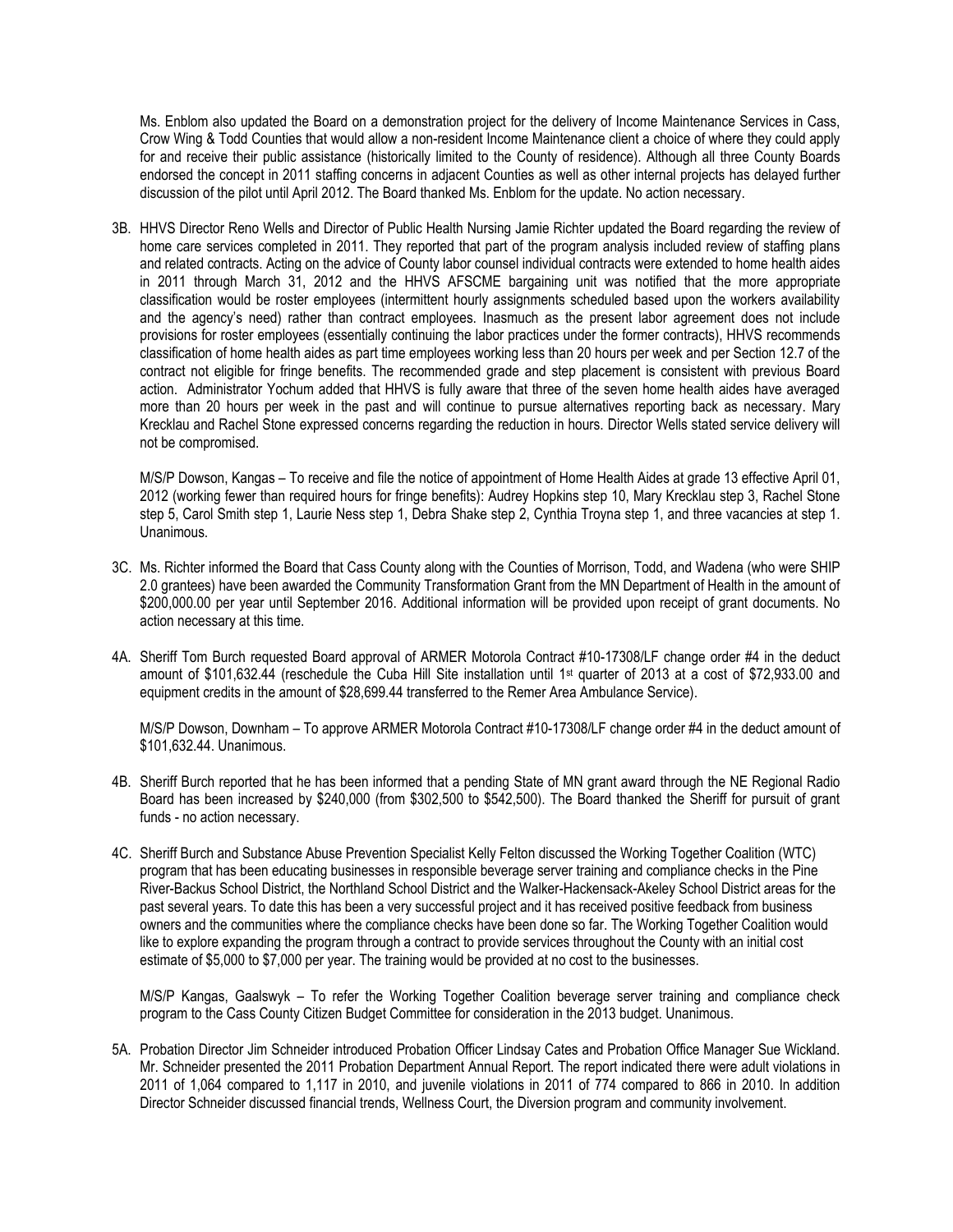M/S/P Downham, Dowson – To receive and file the 2011 Probation Department Annual Report as presented. Unanimous.

5B. Director Schneider reviewed the executive summary of the 2011 Northwest Juvenile Center Annual Report. Mr. Schneider explained that children are placed at the Northwest Juvenile Center for two reasons which are delinquent behavior (children who violate the law and are in need of a structured setting to stabilize their behavior and to protect society from harm) and child welfare issues (children in need of a structured environment because they pose a threat to themselves or others and are not delinquent). Cass County placements in 2011 at Northwest Juvenile Center were 187 intakes at a cost of \$1,940,890.

M/S/P Gaalswyk, Downham – To receive and file the 2011 Northwest Juvenile Center Annual Report as presented. Unanimous.

6A. Land Commissioner Josh Stevenson acknowledged the public hearing notice for Tuesday, March 20, 2012 to consider establishing areas of limitations within the Deep Portage Conservation Reserve and immediate environs. An area with limitations is public land where motorized vehicle operation is limited to specific trails and forest access roads, and the "big game exception" for motorized vehicles during hunting seasons would also not apply. Deep Portage trustee and honorary member of the Cass County Ikes Jack Fitzgerald commented in favor of designating the Deep Portage Reserve as an area with limitations. Mr. Stevenson reported that all the townships affected have passed a resolution in support of the designation of the County Administered Land. Following Board action DNR is expected to similarly designate adjacent State land. Mr. Stevenson presented Resolution No. 21-12.

Commissioner Downham offered Resolution No. 21-12 and moved its adoption; Commissioner Peterson seconded:

WHEREAS, the Cass County Board of Commissioners has received a request for Area with Limitations Designation for the Deep Portage Reserve including motorized access routes as shown on the attached map of Deep Portage Conservation Reserve and Immediate Environs with identified motorized access trails, and

WHEREAS, the Deep Portage Foundation and the Cass County Chapter of the Izaak Walton League of America have requested that Deep Portage Reserve be designated an Area with Limitations, and

WHEREAS, this request is consistent with the existing historical use of Deep Portage (see Cass County Board's Resolution 387.5 dated May 6, 1975) and follows the existing draft management plan that was produced during the public review process for the East Central Group trail designations (there was no objection to this designation for Deep Portage Reserve at the time), and

WHEREAS, the four local units of government (Woodrow, Powers, Ponto and Birch Lake Townships) in which the Deep Portage Reserve is located have passed unanimous resolutions in support of an Area with Limitations designation for Deep Portage Reserve, and

WHEREAS, no new motorized access roads/trails or any other types of roads/trails are proposed and there are no Township roads or trails in the Deep Portage Reserve, and

WHEREAS, the county will continue to maintain the existing motorized access roads located on County administered land (often used for forest management) and the state of Minnesota on State administered land located within the Deep Portage Reserve boundaries. The Deep Portage Foundation and Cass County Chapter of the Izaak Walton League of America will fund the acquisition and posting of signage for roads that will be accessible to motorized vehicles (signs will be posted as soon as possible after an official designation is made at an estimated cost of \$5,000). The Deep Portage Foundation and Cass County Chapter of the Izaak Walton League of America will continue to maintain all signs associated with this designation as well as the existing trails located on the Reserve (snow shoe, cross country ski, hiking and snowmobile), and WHEREAS, the establishment of an Area with Limitations designation, with appropriate signage, for Deep Portage Reserve will make enforcement procedures in the Deep Portage Reserve similar to all such designated areas in Minnesota, including the exemption of snowmobiles from the definition of motorized vehicles. Minnesota Department of Natural Resource Officers, as well as Cass County Sheriff officers, will have the authority and codification in law necessary to enforce the Area with Limitations designation in Deep Portage Reserve. For designated Areas with Limitation statewide, unless a road or trail is posted that it is open to motorized vehicle use, such use is prohibited, and

WHEREAS, Public education for an Area with Limitations designation for Deep Portage Reserve has begun with letters sent to all residents within a quarter mile of the Deep Portage Reserve boundaries alerting them to our request to designate the Deep Portage Reserve as an Area with Limitations, including what that means and a map indicating the motorized access points.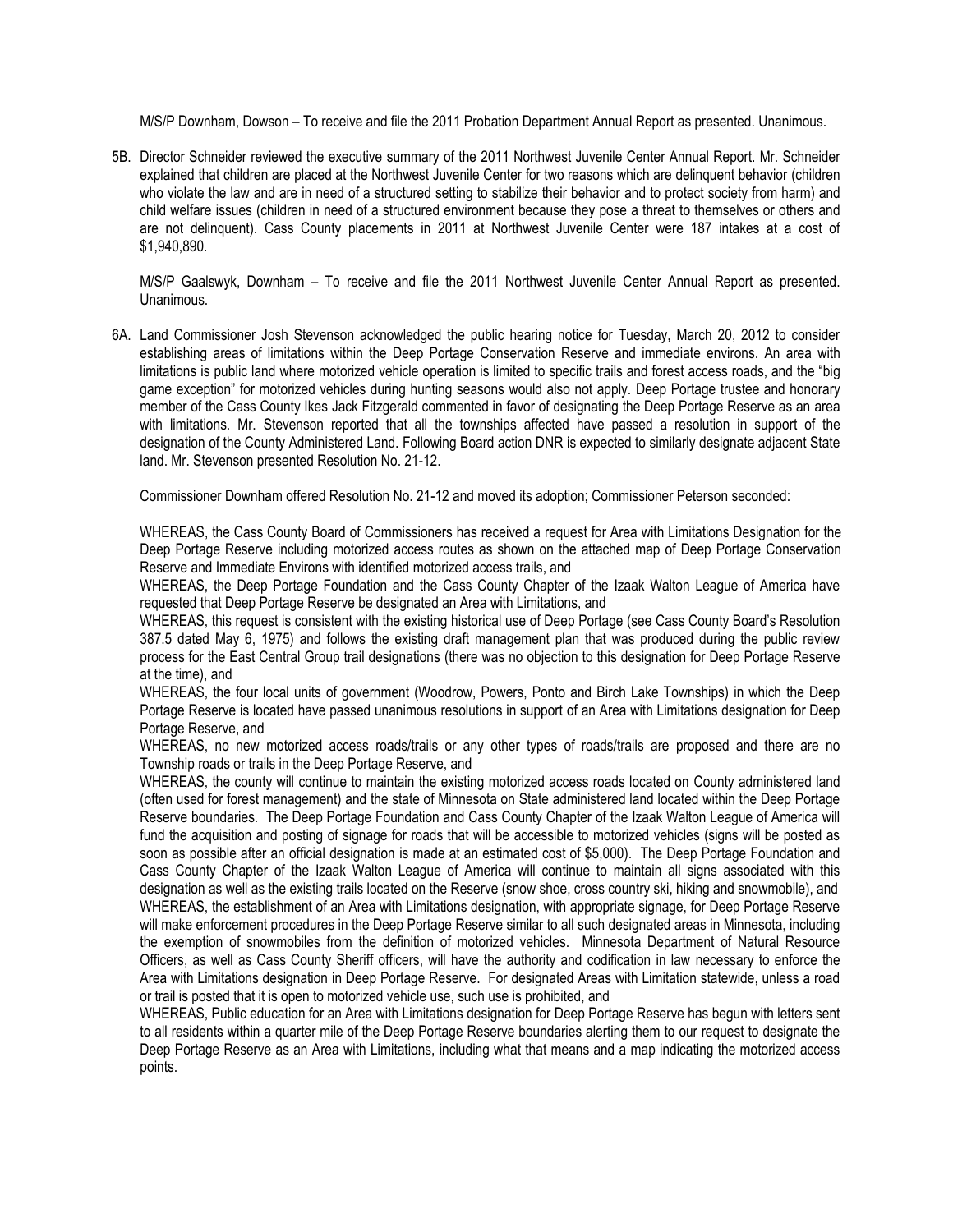Should the Cass County Board make an Area with Limitations designation official, the Deep Portage Foundation and Cass County Chapter of the Izaak Walton League, based on feedback received from the previous mailing, will provide maps that more clearly designate the motorized vehicle access points, as well as any restrictions placed on those points by private land owners or State owned and managed land. Said maps will be available at Deep Portage Reserve. In addition local news outlets will be provided with a news release and the Minnesota DNR will add the Deep Portage Reserve to its listing of Areas with Limitations.

NOW, THEREFORE, BE IT RESOLVED, that the Cass County Board of Commissioners designates Deep Portage Reserve as an Area with Limitations as identified in Exhibit A attached.

Resolution No.21-12 was adopted by majority vote: Ayes: Downham, Dowson, Gaalswyk, Kangas, Peterson. Nays: None.

6B. Mr. Stevenson informed the Board of recent correspondence from the MNDNR Division of Ecological and Water Resources requesting authorization to conduct inspections and decontaminations of watercraft leaving waterbodies that contain invasive species such as Zebra mussels and Eurasian water milfoil. Cass County currently has ten managed boat accesses on State deeded County Administered land.

M/S/P Dowson, Downham – To approve execution of the DNR right of entry form that authorizes inspections and decontaminations of watercraft leaving waterbodies that contain invasive species such as Zebra mussels and Eurasian water milfoil on Cass County's ten managed boat accesses and further, express interest in seeing these boat accesses move to MNDNR ownership. Unanimous.

6C. Land Commissioner Stevenson presented a status report on Lessard/Sams land purchases by Cass County, and requested Board authorization to execute a grant agreement to purchase land in Section 31 of Thunder Lake Township. The Cass County Land Department has been working with the MNDNR and Ducks Unlimited regarding the purchase of a 40 acre tract in Thunder Lake Township. The private property is surrounded by public land on the north shore of Lake George, a shallow water wild rice lake. The MNDNR has prepared a grant agreement allowing Cass County to purchase the property with LSOHC funds. The purchase of this property has been approved by the Thunder Lake Township Board. An important part of the LSOHC grant is to remind tax payers that the funds spent are coming from LSOHC and not local levy funds. All property purchased or enhanced with LSOHC is required to be posted and signed indicating the funding source. Signs will be going up shortly on 7 different sites around Cass County indicating the property has either been purchased or enhanced with LSOHC Funds which is a condition of the grant agreements.

M/S/P Dowson, Gaalswyk – To approve execution of a grant agreement with the MN DNR to purchase a 40 acre parcel in Section 31 of Thunder Lake Township utilizing Lessard/Sams Outdoor Heritage Council funds. Unanimous.

- 6D. Mr. Stevenson presented a legislative update from the recent MN Association of County Land Commissioners meeting with State agencies to learn what is being proposed in the current legislative session and to give County Land Commissioners an opportunity to express policy concerns as a group representing the perspective of individual County Boards. The two main legislative changes being proposed in this session of most concern to the group include the following: 1). Expedited Land Exchange: This bill would allow school trust lands to be exchanged with tax forfeit lands in a manner similar to exchanging tax forfeit lands with other State managed lands. MACLC supports the bill as this would create an opportunity for efficiencies in management and access. 2). School Trust Lands: This bill would remove all School Trust Lands from MNDNR administration. The lands would be under the management of a new state agency. No PILT payments for School Trust Lands under this bill. MACLC does not support the bill as written. MACLC believes all public lands and agencies should "pay their own way" in regards to demand for services and revenue. The Board noted its upcoming meeting with State legislators and agreement with the Land Commissioners positions. No action necessary.
- 7A. Highway Engineer Dave Enblom and Assistant Highway Engineer Kris Lyytinen presented the proposed 2012 highway maintenance work program consisting of construction and safety projects: CSAH 1 - CSAH 15 to CR 107 reconstruction; CSAH 8 - TH 200 to end of last reconstruction; CSAH 34 - TH 64 to CSAH 1 mill & inlay; CSAH 39 - TH 200 to Brevik resurfacing; CSAH 63 - CSAH 4 to CSAH 8 mill & inlay; CSAH 67 - along Wadena County line resurfacing; CR 109 - TH 64 to CSAH 24 paving (graded in 2011); CSAH 203 - Backus Street mill & inlay; CSAH 17 - ~1 mi. east of CSAH 1 culvert replacement; CR 103 - ~3 mi. south of Leader bridge replacement; CR 120 - near Wabedo Lake bridge replacement; CR 147 - Fox Creek near Cass Lake bridge replacement; Intersection lighting at 14 locations; Curve safety signage at various locations.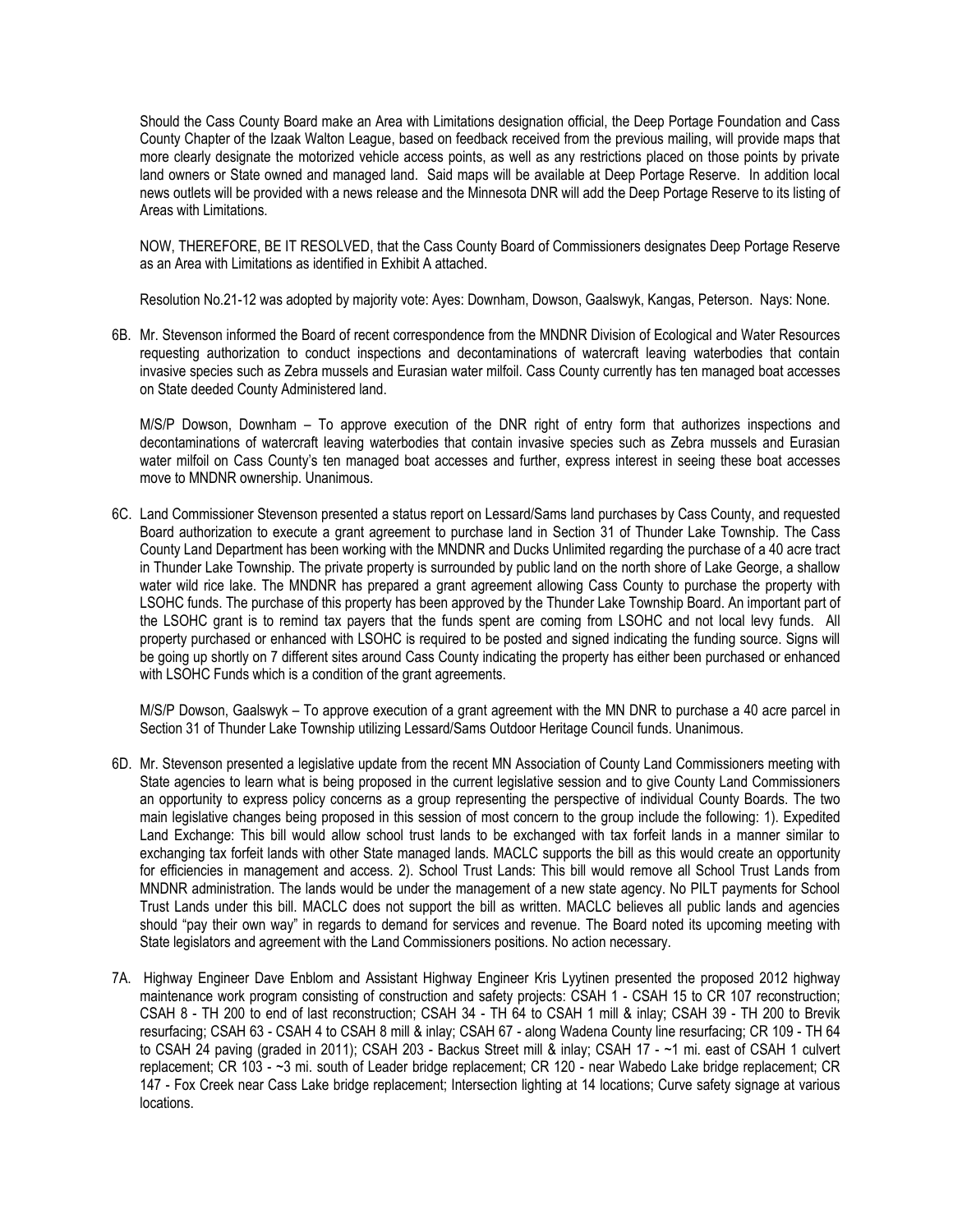Mr. Lyytinen also discussed maintenance programs consisting of crack sealing on CSAH 31, CSAH 42, CSAH 1, CSAH 40, and CSAH 4; Pavement striping totaling 216.1 miles; Gravel resurfacing on CSAH 41 & CR's 112, 124, 143, 144, 145, 146 & 176: Unorganized Township gravel resurfacing on Six Mile Lake, Highbanks, Northstar, Portage Lake, Iowana Beach, Ketchum, Sucker Bay, and Two Points; Chloride program consisting of 161.9 miles of roadway. Additional individual shop projects include: Cass Lake (C.R. 143 and Two Points ditching & gravel), Remer (CSAH 52 ditch, and FR 2112 raise grade @ Long Lake), Longville (CR 128 gravel, and CR 157 ditching & gravel), Hackensack (CSAH 49 ditching & gravel), Pine River (CR 111 berm removal and gravel), and Pillager (CR 156 berm removal and gravel).

M/S/P Gaalswyk, Dowson – To receive and file the 2012 Highway Maintenance work program as presented. Unanimous.

- 7B. County Engineer Enblom presented a draft letter of agreement with the Minnesota Pollution Control Agency (MPCA) regarding storm water management. Mr. Enblom added that many road projects cross, or are located adjacent to, waters of the state, and have storm water runoff discharges into waters of the state, and transportation projects are a unique category of construction projects that frequently involve existing roads adjacent to private property with established land uses. This makes changes in location controversial and avoidance of some impacts to surface waters difficult. These projects can extend for many miles crossing multiple watershed boundaries and potentially impact lakes, streams, and wetlands. The proposed agreement would work attempt to improve the process for permitting road projects, move toward a common interpretation of the rules and identify protocols for Cass County to meet requirements. Under the proposed agreement, County staff would meet with MPCA inspectors on site during construction projects to discuss changes the MPCA would like made, thus improving the timetable for the County to take corrective action. The Board noted its upcoming meeting with MPCA and State legislators and agreed with the concept of improvements to the storm water management permit process on County road projects. No action necessary.
- 7C. Mr. Enblom discussed the Board action of Tuesday, March 6, 2012 (Resolution No. 15-12) that established County State Aid Highway 37, and that the next process would be to approve the designation of "old" CSAH 37 as County Road #87. Mr. Enblom added that County Road #87 will also be the number Hubbard County uses for this road as well.

Commissioner Downham offered Resolution No. 22-12 and moved its adoption, Commissioner Dowson seconded:

## RESOLUTION DESIGNATING COUNTY HIGHWAY

WHEREAS, it appears to the County Board of the County of Cass that the road hereinafter described is a County Highway u nder the provisions of Minnesota Laws;

NOW, THEREFORE, BE IT RESOLVED, by the County Board of the County of Cass that the road described as follows, to-wit:

County Highway No. 87 -Beginning at <sup>a</sup> point on the Cass-Hubbard County Line near the southwest corner of Section 18, Township 141 North, Range 31 West, said point being on Trunk Highway No. 34; thence along the established center line of the public road, described as follows: From said point of beginning following a northerly direction along or near the said county line on the west line of Section 18 to the approximate southwest corner of Section 7, Township 141 North, Range 31 West, the north half of said county line portion to be assigned to Cass County and identified as Cass County Highway No. 87; thence continuing in a northeasterly direction across said Section 7 to a point on County State Aid Highway No. 12 in the northwest quarter of Section 7, Township 141 North, Range 31 West, and there terminating. Length-Approximately 1.4 miles.

BE, AND HEREBY IS, designated as a County Highway of said County subject to the approval of the Commissioner of Transportation of the State of Minnesota.

BE IT FURTHER RESOLVED, that the County Administrator is hereby authorized and directed to forward two certified copies of this resolution to the Commissioner of Transportation for his consideration.

Resolution No.22-12 was adopted by majority vote: Ayes: Downham, Dowson, Gaalswyk, Kangas, Peterson. Nays: None